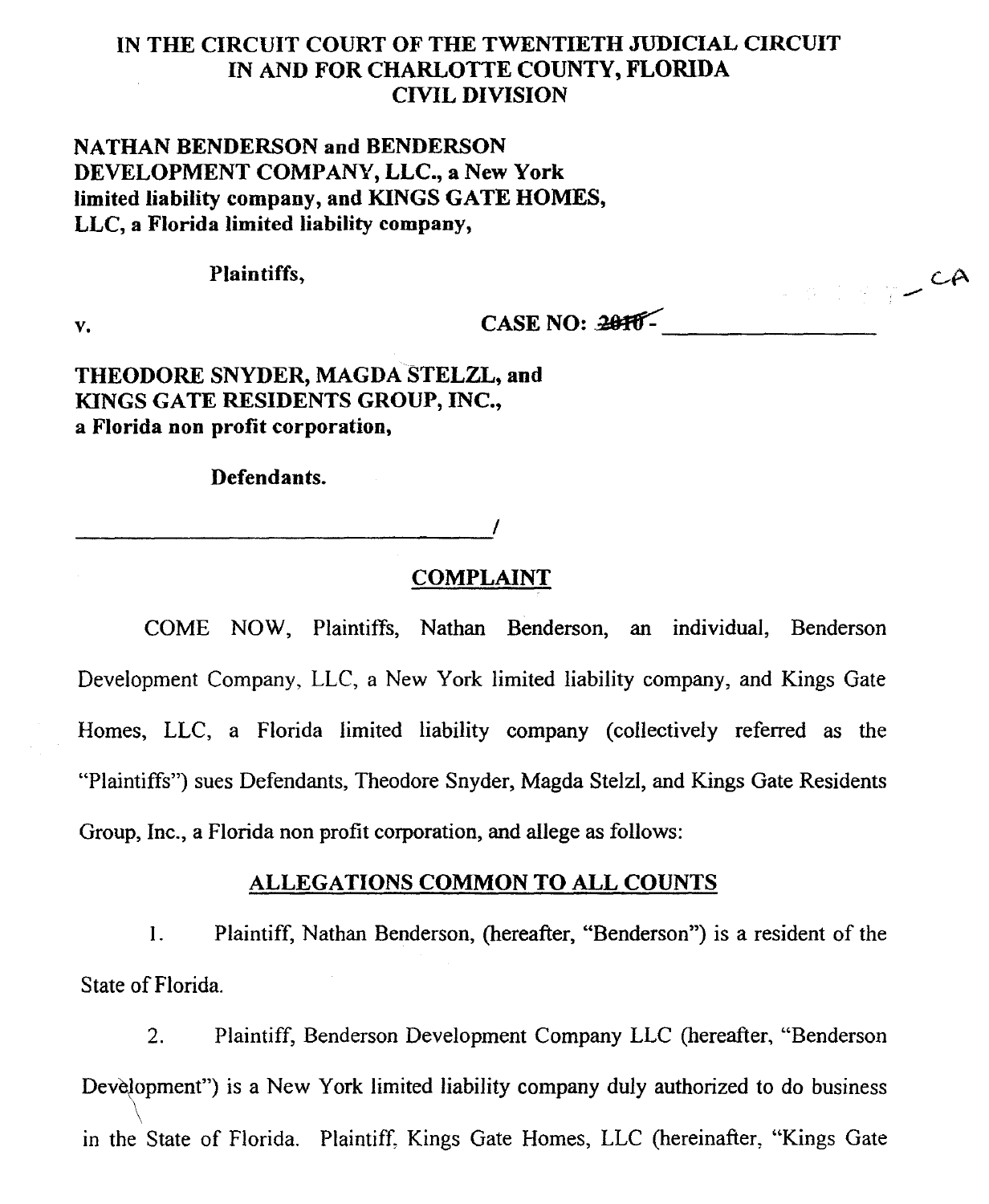Homes"), is a Florida limited liability company duly authorized to do business in the State of Florida.

3. Pursuant to the provisions of F.S. 57.011, contemporaneously with the filing of *this* action counsel for Benderson Development has deposited \$100.00 with the Clerk of the Circuit Court to constitute the cost bond required by said statute.

4. Defendant, Theodore Snyder (hereafter, "Snyder") is a resident of the state of Florida and resides in Charlotte County, Florida. Defendant, Magda Stelzl (hereinafter, "Stelzl"), is a resident of the state of Florida and resides in Charlotte County, Florida.

5. Defendant, Kings Gate Residents Group, Inc., (hereafter "KGRG") is a not for profit corporation organized and existing pursuant to applicable Florida law, having its principal place of business in Charlotte County, Florida.

6. At all times material hereto Snyder was the president and agent of KGRG. KGRG is a named Defendant in this action both because the statements of its president and agent Snyder may be imputed to it and because others as yet unidentified members of KGRG may have also made defamatory statements as noted below. The status of Snyder as president of KGRG does not shield him from personal liability for his own torts.

7. Benderson Development and Kings Gate Homes developed, constructed and owns and operates a "55 Adult Resort Living" complex situated in Charlotte County Florida called Kings Gate. Although not currently the managing member of Benderson Development, Benderson remains active in managing the affairs of Benderson Development and has been and continues to be an important spokesman for Benderson Development and related Benderson entities.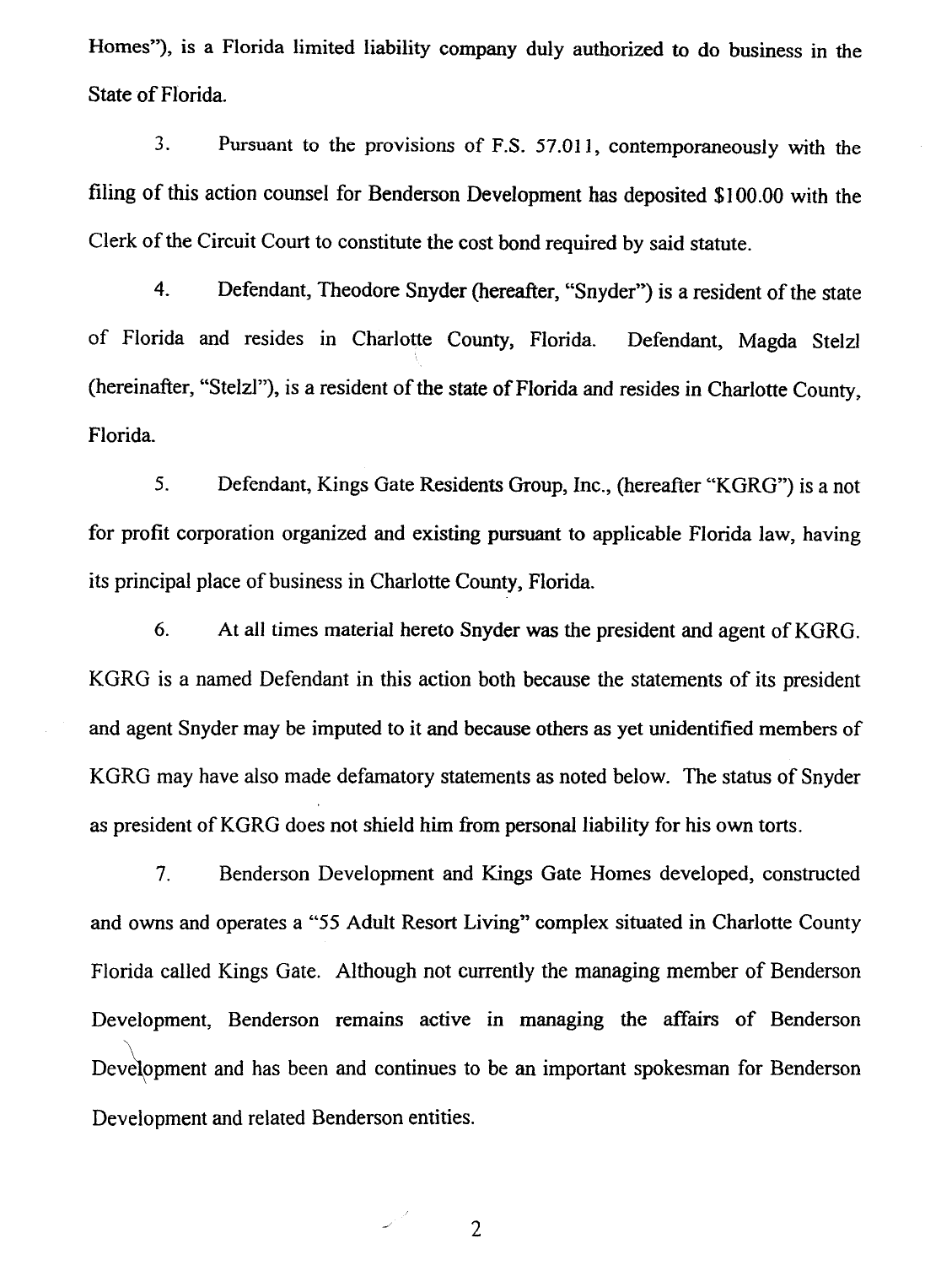8. Kings Gate is a retirement housing facility that includes. inter alia, approximately 973 homes sites, and currently has approximately 575 residents. Benderson Development and Kings Gate, through advenising and based upon the reputation of Benderson and Benderson Development, draw actual and prospective customers and purchasers at Kings Gate from around the country. Benderson and Benderson Development remain active in promoting and seeking additional sales of all Benderson various communities', projects and properties, including Kings Gate.

9. Benderson and Benderson Development have over the course of many years of operation of various projects and properties in over forty states, including many projects in Florida and the Southwest Florida area, successfully striven to establish and maintain an impeccable reputation as providing honest and reputable services and products to the general public. In addition, Benderson and Benderson Development have successfully striven to establish and maintain in impeccable reputation as good corporate and business citizens, being heavily engaged in community and charitable institutions and initiatives. The reputation for providing honest and reputable services and products are crucial to the continued commercial success of Benderson Development and the personal reputation of Benderson in the business community and community at large including, but without limitation, the Southwest Florida area.

10. On or about April 5, 2010 Snyder and other members of KGRG conducted a "community meeting" for the purpose of publicly conveying their supposed grievance with Benderson and Benderson Communities with respect to community fees. The "community meeting" was attended both by members of KGRG and members of the general public. A reporter from the Charlotte Sun also attended that "community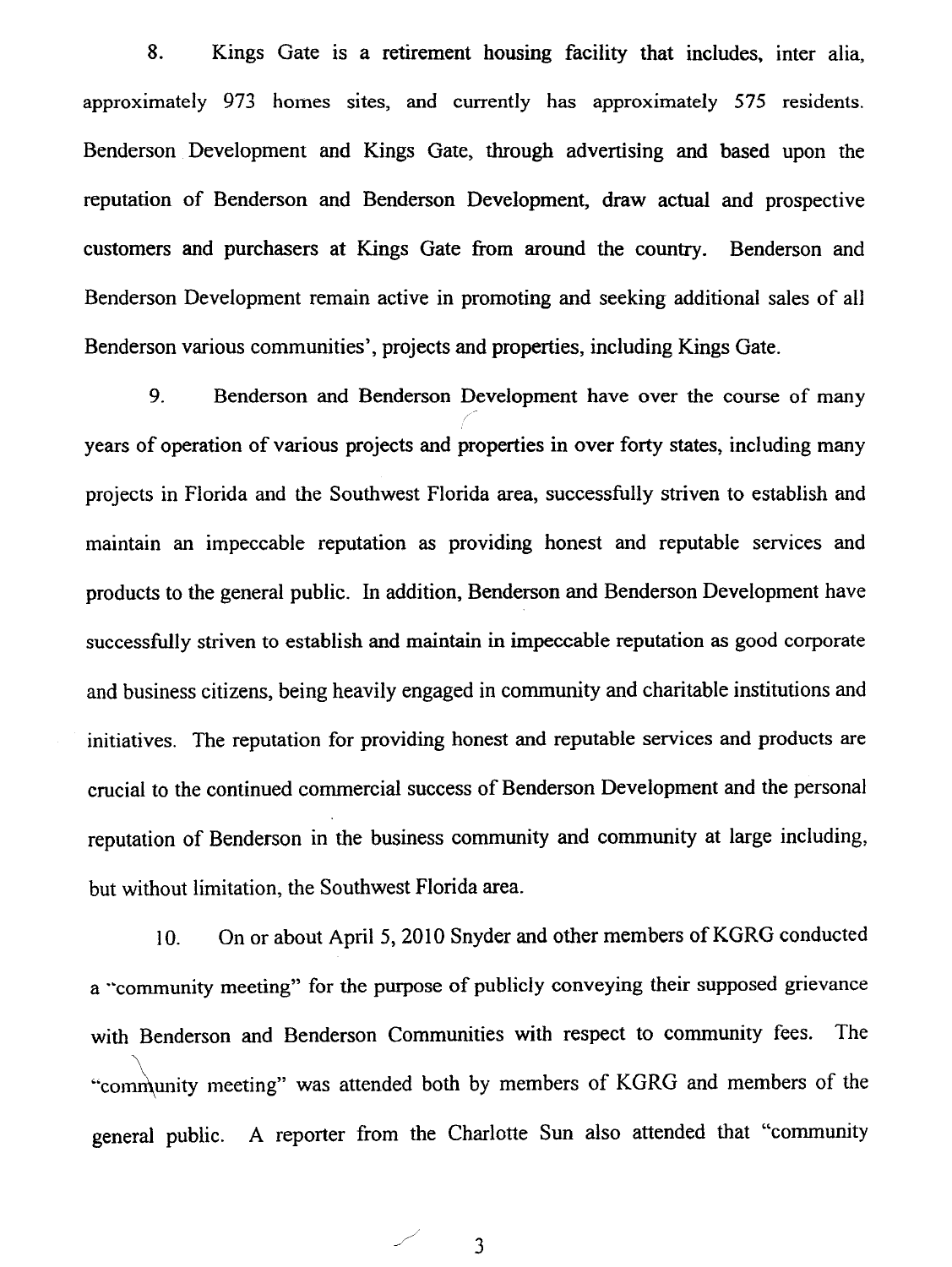meeting" and filed and published an article reciting some of the statements made by Snyder and others as yet unidentified KGRG members.

11. During the course of the "community meeting" Snyder and others as yet unidentified members of KGRG made various defamatory and slanderous statements directly impugning the honesty and business practices of Benderson and Benderson Development. Specifically, but without limitation, Snyder and others as yet unidentified members of KGRG assert that Benderson and Benderson Development have been "unfairly" raising mandatory community fees and have been "cheating" the homeowners association out of nearly \$250,000.00 annually. A true copy of the Charlotte Sun article published on April 7, 2010 entitled "Kings Gate residents debate action to fight developer" is attached hereto as Exhibit "A" and incorporated herein by reference as though fully set forth at length herein.

12. All conditions precedent to the bringing of this action and all counts asserted herein have been performed or have occurred, or have been waived or excused.

#### COUNT I

13. This is a cause of action by Benderson, Benderson Development and Kings Gate Homes against Snyder and KGRG for defamation by means of slanderous statements seeking damages in excess of fifteen thousand dollars (\$15,000.00) exclusive of interest, costs and attorneys fees.

14. The allegations made and contained in paragraphs 1 through 12 of this Complaint are hereby realleged as though fully set forth at length herein.

15. On or about April 5, 2010 Snyder and others as yet unidentified members of KRRG orally published false and defamatory statements as stated above to the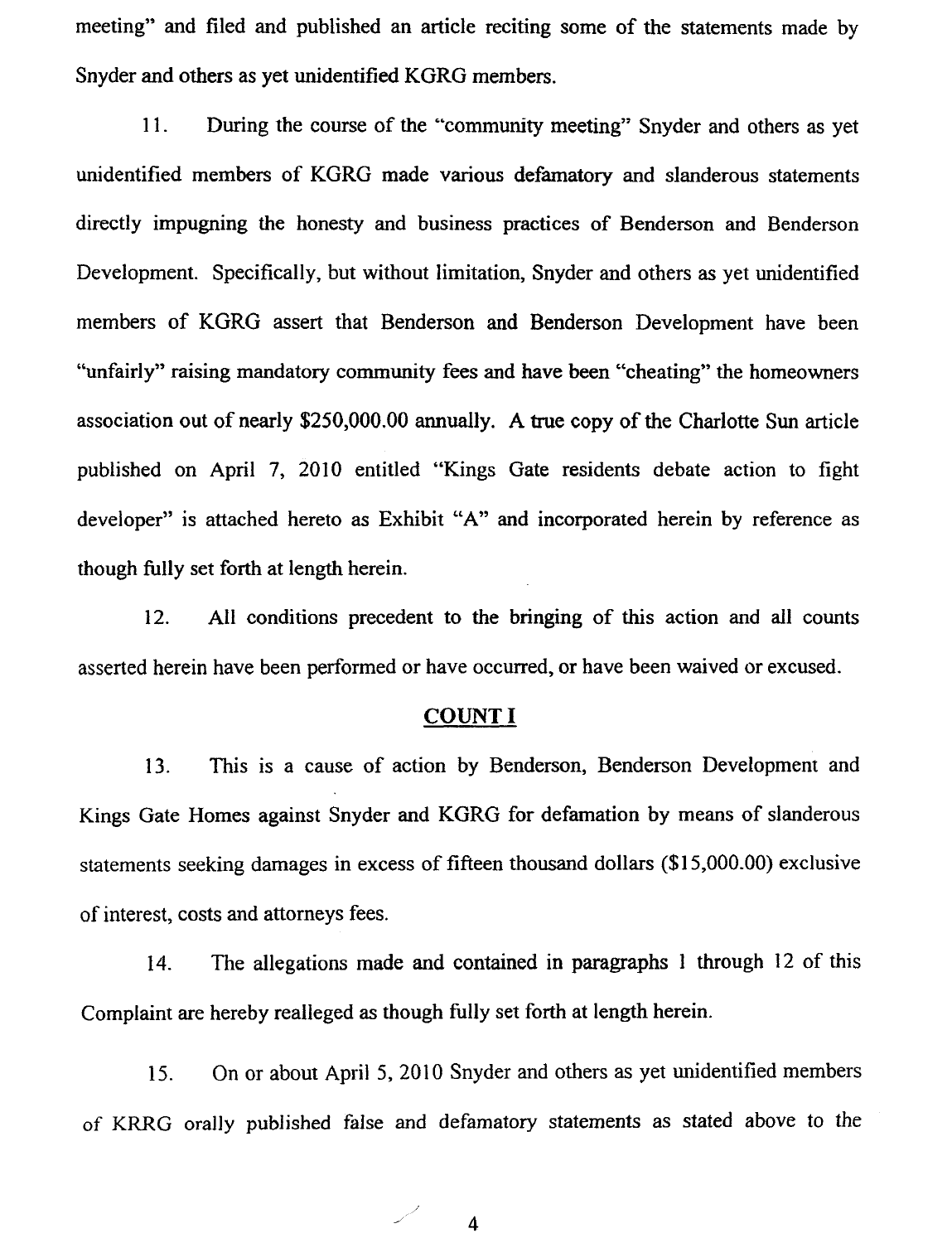attendees of the "community meeting", the reporter attending that meeting, and thus the general public. A copy of the newspaper article is attached hereto as Exhibit A.

16. The statements made by Snyder and the as yet others unidentified members of KGRG were known by them to be false at the time they were made or were made with reckless disregard to their truth or falsity, and were made without any claim of justification or privilege.

17. Benderson is a private person, and with respect to the law of defamation is not a public figure or limited public figure.

18. As a result of the publication by Snyder and others as yet unidentified members of KGRG of the defamatory statements, Benderson, Benderson Development and Kings Gate Homes have been held up to public ridicule, hatred, ignominy, humiliation, and the reputations, both personal and professional, of Benderson, Benderson Development and Kings Gate Homes have been damaged and prejudiced by the statements of Snyder and others as yet unidentified members of KGRG, which statements were defamatory per se. The statements were defamatory per se because they directly and without innuendo impute to Plaintiffs conduct, characteristics or conditions incompatible with the proper exercise of their lawful business, trade and profession. The defamatory statements have therefore damaged the ability of Benderson, Benderson Development and Kings Gate Homes to conduct their business and professions.

19. As a direct and proximate result of the defamatory statements of Snyder and others as yet unidentified members of KGRG, Benderson, Benderson Development and Kings Gate Homes have suffered damages in an amount in excess of fifteen thousand dollars (\$15,000.00). The damages suffered by Benderson, Benderson Development and

5

/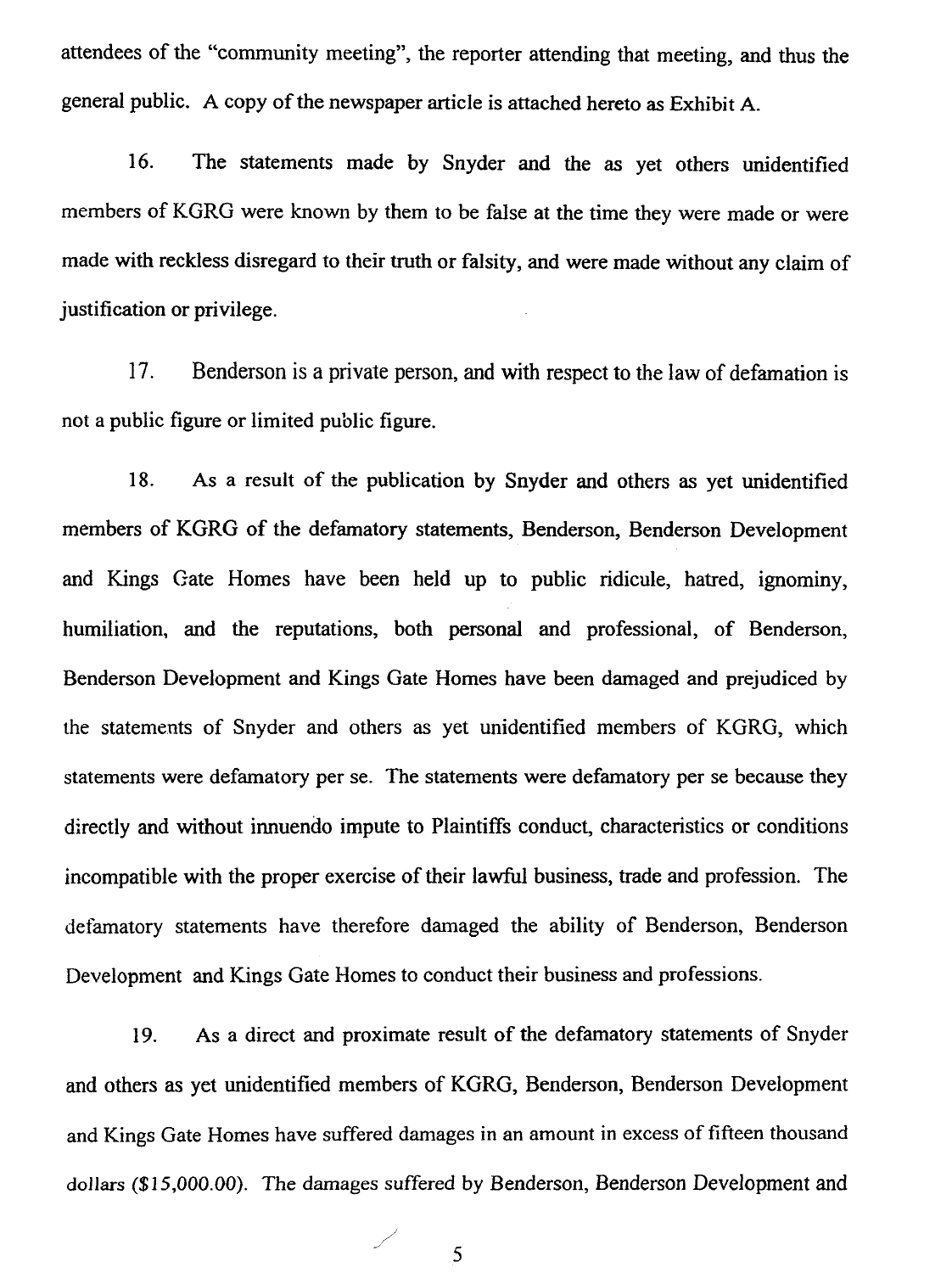Kings Gate Homes include, but are not limited to: direct and indirect pecuniary loss; damages for injury to reputation, and; damages for prejudice to standing in the community.

WHEREFORE, Plaintiffs, Nathan Benderson, Benderson Development Company, LLC, and Kings Gate Homes, LLC demand judgment for damages against Defendants, Theodore Snyder and Kings Gate Residents Group, Inc., for damages in excess of fifteen thousand dollars (\$15,000.00) plus costs as herein expended and incurred, and for such other further relief as this Court may deem just, appropriate and proper.

## COUNT II

20. This is a cause of action by Benderson Development and Kings Gate Homes against Snyder and KGRG for trade libel seeking damages in excess of fifteen thousand dollars (\$15,000.00) exclusive of interest, costs and attorneys fees.

21. The allegations made and contained in paragraphs 1 through 12, 15, 16 and 18 of this Complaint are hereby realleged as though fully set forth at length herein.

22. Snyder and KGRG have committed trade libel as to Benderson Development and Kings Gate Homes in that Snyder and as yet unidentified members of KGRG have made statements that are false, have been published or communicated to third persons where the publisher of those statements knew or reasonably should have known that the publication of those false statements would likely result in inducing others not to deal with Benderson Development and Kings Gate Homes, and the publication of those false statements has or threatens to play a material and substantial part in inducing others not to deal with Benderson Development and Kings Gate Homes.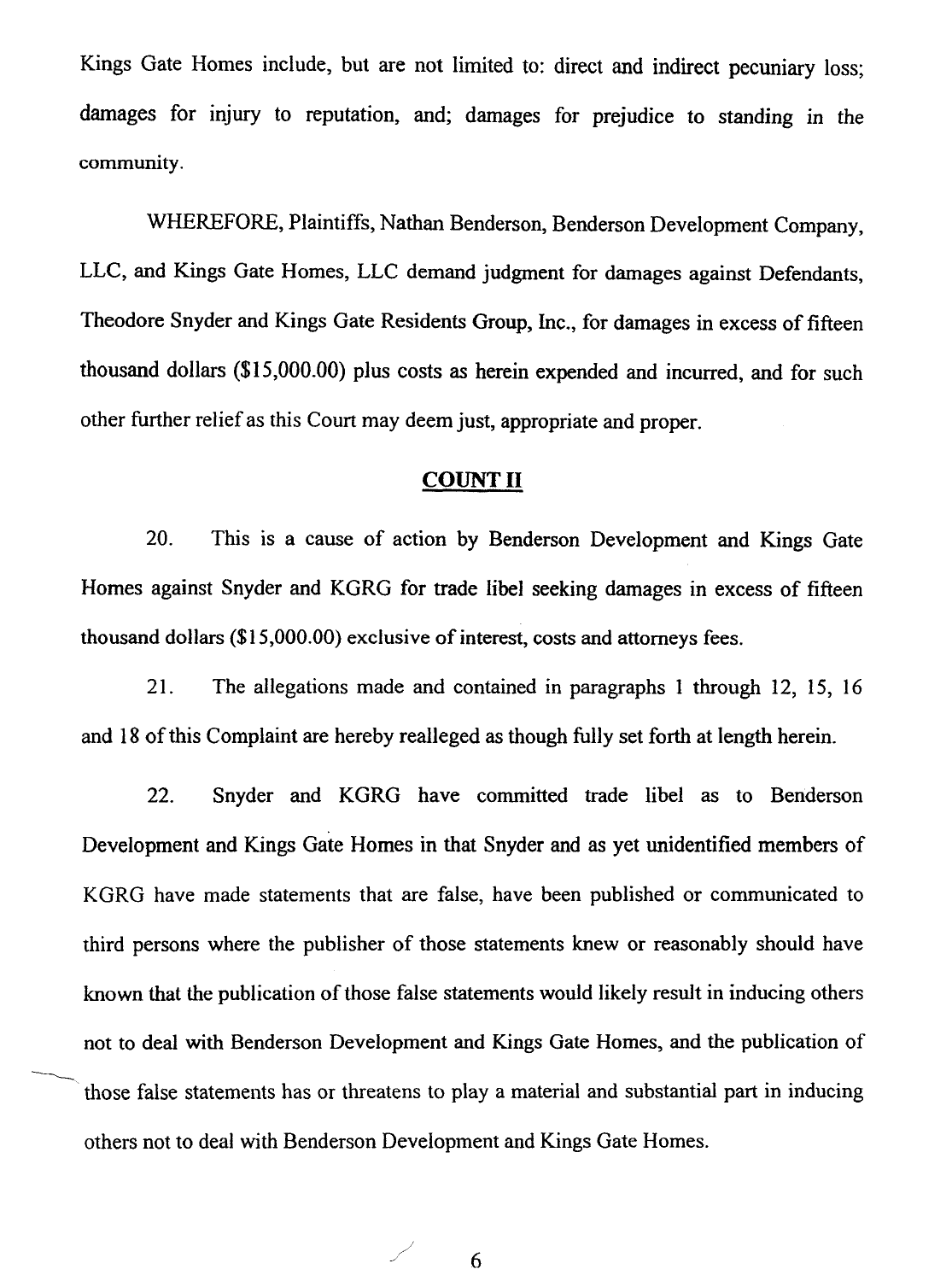23. As a result of the trade libel by Snyder and others as yet unidentified members of KGRG, Benderson Development and Kings Gate Homes has suffered damages, general and special, in excess of fifteen thousand dollars (\$15,000.00). The special damages suffered by Benderson Development and Kings Gate Homes as a direct and proximate result of the trade libel include, but are not limited to: direct and indirect pecuniary loss; damages for injury to reputation, and; damages for prejudice to standing in the community.

WHEREFORE, Plaintiff, Benderson Development Company, LLC, and Kings Gate Homes LLC, demands judgment for damages against Defendants, Theodore Snyder and Kings Gate Residents Group, Inc., for damages in excess of fifteen thousand dollars (\$15,000.00) plus costs as herein expended and incurred, and for such other further relief as this Court may deem just, appropriate and proper.

## COUNT III

24. This is a cause of action by Benderson Development and Kings Gate Homes against Snyder and KGRG for intentional interference with prospective advantageous business relationships seeking damages in excess of fifteen thousand dollars (\$15,000.00) exclusive of interest, costs and attorneys fees.

25. The allegations made and contained in paragraphs 1 through 12, 15, 16 and 18 of this Complaint are hereby realleged as though fully set forth at length herein.

26. Benderson Development and Kings Gate Homes had actual and prospective advantageous business relationships with actual and prospective customers of Kings Gate and other Benderson Development communities and properties, said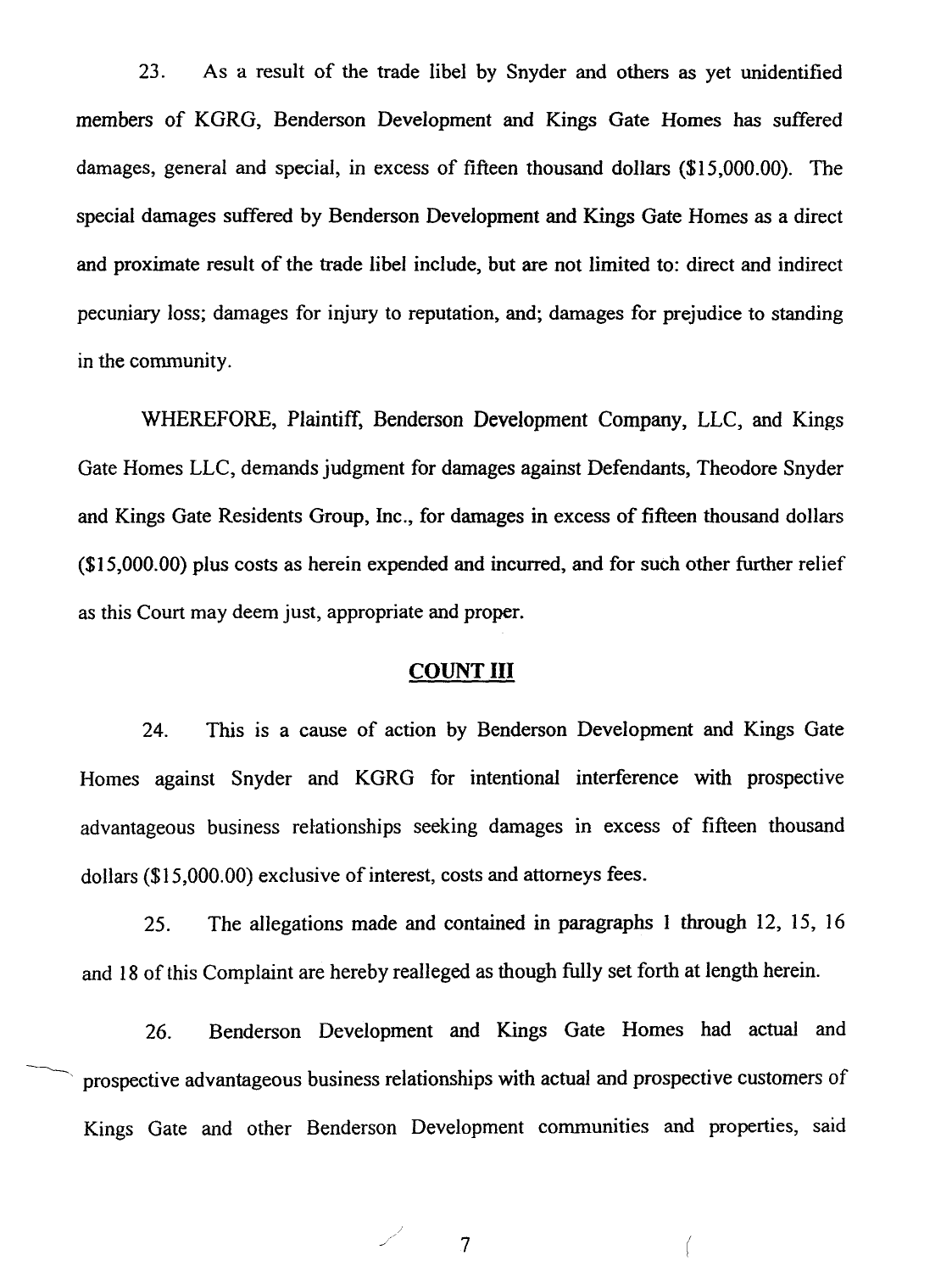prospective advantageous business relationships being reliant in large part on the reputation of Benderson Development.

27. The actions and statements of Snyder and others as yet unidentified members of KGRG were and constitute intentional and unjustified interference by the Defendants, and have resulted in damages in excess of fifteen thousand dollars (\$15,000.00) by reason of breaches of those actual and prospective advantageous business relationships.

WHEREFORE, Plaintiff, Benderson Development Company, LLC and Kings Gate Homes, LLC demands judgment for damages against Defendants, Theodore Snyder and Kings Gate Residents Group, Inc., for damages in excess of fifteen thousand dollars (\$15,000.00) plus costs as herein expended and incurred, and for such other further relief as this Court may deem just, appropriate and proper.

## COUNT IV

28. This is a cause of action by Benderson, Benderson Development and Kings Gate Homes against Stezl for defamation by means of libelous statements seeking damages in excess of fifteen thousand dollars  $(\$15,000.00)$  exclusive of interest, costs and attorneys fees.

29. The allegations made and contained in paragraphs I through 12 of this Complaint are hereby realleged as though fully set forth at length herein.

30. On or about March 8, 2010 StezI orally published false and defamatory statements wherein she stated that "Benderson is cut from the same cloth as Adolf." Adolf is presumed to refer to "Adolf Hitler" in a written media and thus to the general public. Attached hereto is a copy of the written communication as Exhibit B.

 $\angle$  8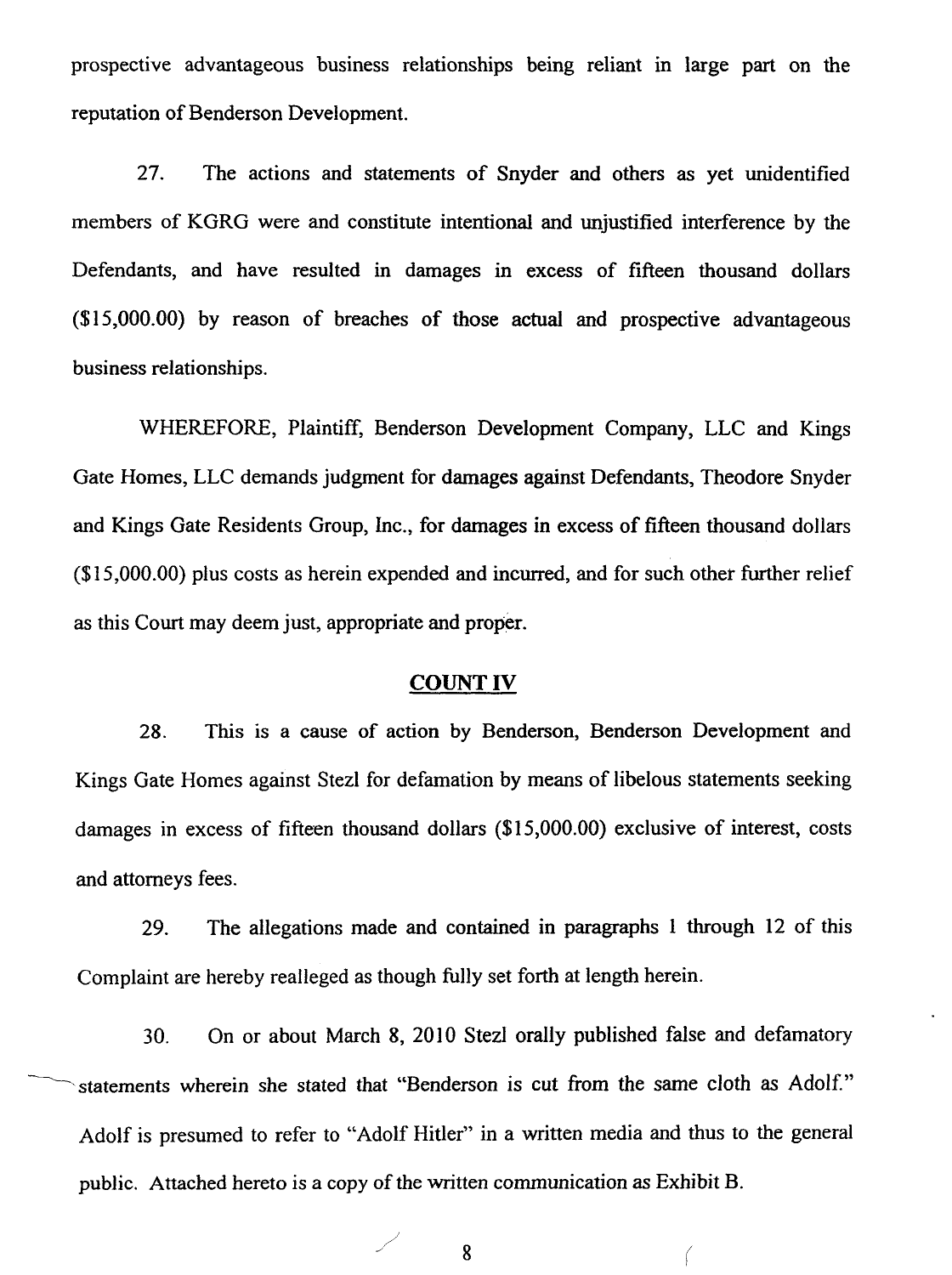31. The statements made by Stezl were known by them to be false at the time made or were made with reckless disregard to their truth or falsity, and were made without any claim of justification or privilege.

32. Henderson is a private person, and with respect to the law of defamation is not a public figure or limited public figure.

33. As a result of the publication by Stezl, Benderson, Benderson Development and Kings Gate Homes have been held up to public ridicule, hatred, ignominy, humiliation, and the reputations, both personal and professional, of Benderson, Benderson Development and Kings Gate Homes have been damaged and prejudiced by the statements of Stezl, which statements were defamatory per se. The statement was defamatory per se because they directly and without innuendo impute to Plaintiffs conduct, characteristics or conditions incompatible with the proper exercise of their lawful business, trade and profession. The defamatory statement has therefore damaged the ability of Benderson, Benderson Development and Kings Gate Homes to conduct their business and professions.

34. As a direct and proximate result of the defamatory statement of Stezl, Benderson, Henderson Development and Kings Gate Homes have suffered damages in an amount in excess of fifteen thousand dollars (\$15,000.00). The damages suffered by Benderson, Benderson Development and Kings Gate Homes include, but are not limited to: direct and indirect pecuniary loss; damages for injury to reputation, and; damages for prejudice to standing in the community.

WHEREFORE, Plaintiffs, Nathan Benderson, Benderson Development Company, LLC, and Kings Gate Homes, LLC demand judgment for damages against Defendant,